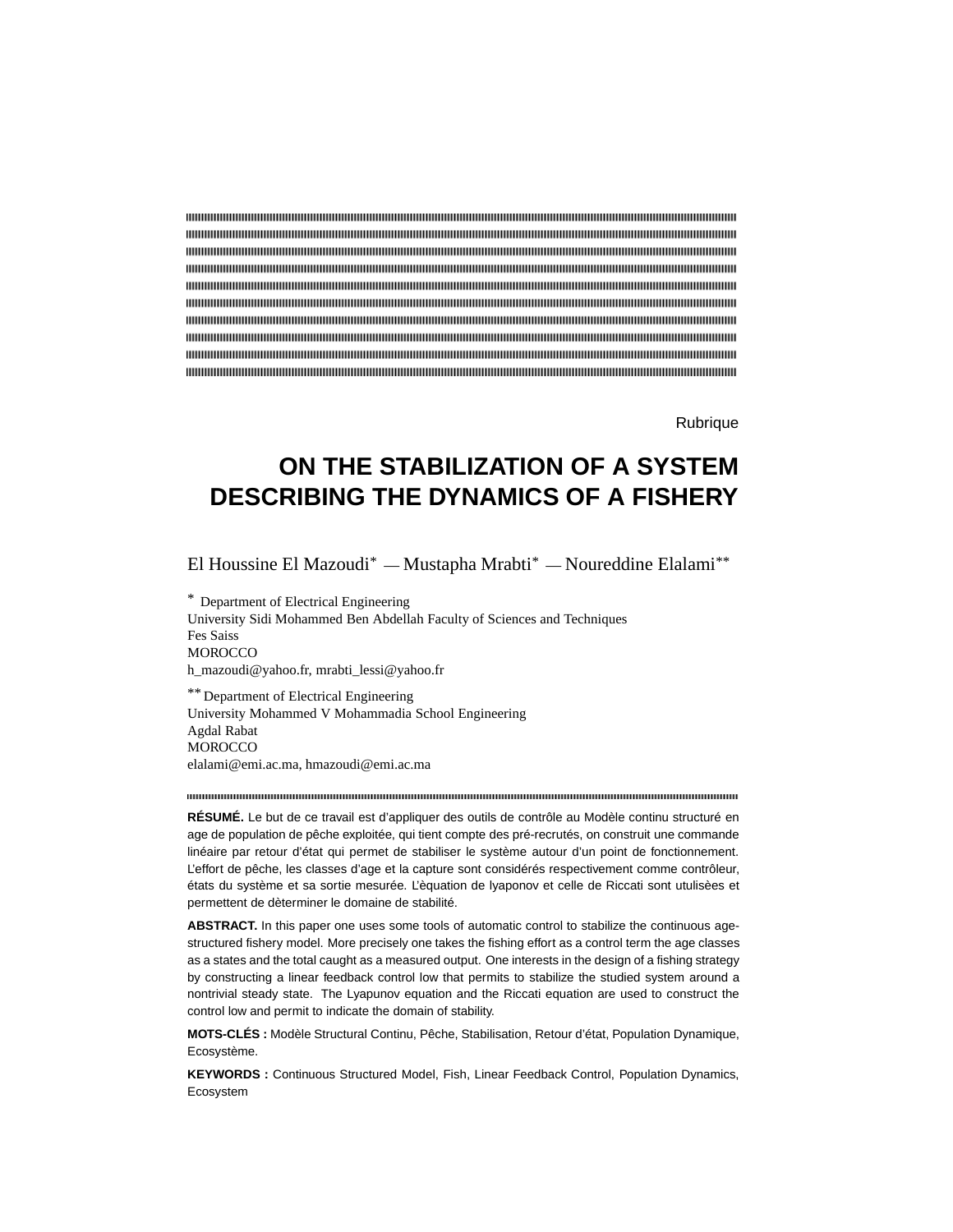## **1. INTRODUCTION**

More than two thirds of the surface of the earth are covered by oceans or seas. As results fish and other marine products form an important source of food. Fishing technology has developed for small boats to swimming fishing factories with sophisticated equipment for detecting, catching and processing fish. The high demand for food and in particular protein food causes the increase of the fishing effort, and the fish stocks is over-exploited, resulting in large scale of fisheries closure. So in this age of environmental crises one needs to meet the challenge of managing resources fish stocks.

Several researches are realized in fish population system modeling in order to describe qualitatively and quantitatively various fisheries events, to predict future evolution of a given population, to explore a fishing strategies and to maintain fish stocks at levels sufficient to produce maximum sustainable yields(MSY). Then many dynamic models were made to represent the stock : Global models[3,4],where the individuals are aggregated in an unique variable, and Structured models[1,2,5,7,8] which distinguishes between several stages(age class, stages...) of the stock. The structured models are the most representative of the harvested stocks, it takes into account several parameters. The control of this fish population models has received a less deal of attention. In the literature we find the work of  $([3],[7],[2],[9],[6])$ . In [2] the authors design a fishing strategy in order to regulate the exploited fish population, they used a stage-structured model, and give a formula for the fishing effort as a nonlinear feedback control that allows to stabilize the system. They also prove that a constant fishing effort stabilize the studied system. A constant control has not the possibility of fighting the effect of the perturbations except if those remain constant. For that and in order to automate the continuous fishery process a linear state feedback control is the most appropriate because it's easy to realize in practice with the PID controller. The interest of Our work is to construct a linear feedback control to stabilize the harvested continuous stage structured fishery system, having recourse to some global results found out by zak [10]. one computes the controller in such a way that the closed loop system with this feedback has a nontrivial equilibrium state which is locally asymptotically stable. The Lyapunov equation and the Riccati equation are used to construct the control low and permit to indicate the domain of stability.

The paper is organized as follows, one first presents the fishery model and its properties. Then one concentrates on the regulation process. Next a numerical example is chosen to illustrates the methods and the simulation results are shown. Finally a conclusion and perspective work are exposed.

## **2. PRESENTATION OF THE FISHING MODEL**

One considers here the nonlinear model derived in [7] and which describes the fish population dynamics of abundance  $X_i$  and exploited by the fleet represented by the total catch Y and the fishing effort  $E$ . This model is described by the following state equation.

$$
\begin{cases}\n\dot{X}_0 = -\alpha_0 X_0 + \sum_{i=1}^n f_i l_i X_i - \sum_{i=0}^n p_i X_i X_0 \\
\dot{X}_1 = \alpha X_0 - (\alpha_1 + q_1 E) X_1 \\
\vdots \\
\dot{X}_n = \alpha X_{n-1} - (\alpha_n + q_n E) X_n \\
Y = q_1 E X_1 + q_2 E X_2 + \dots + q_n E X_n\n\end{cases}
$$
\n[1]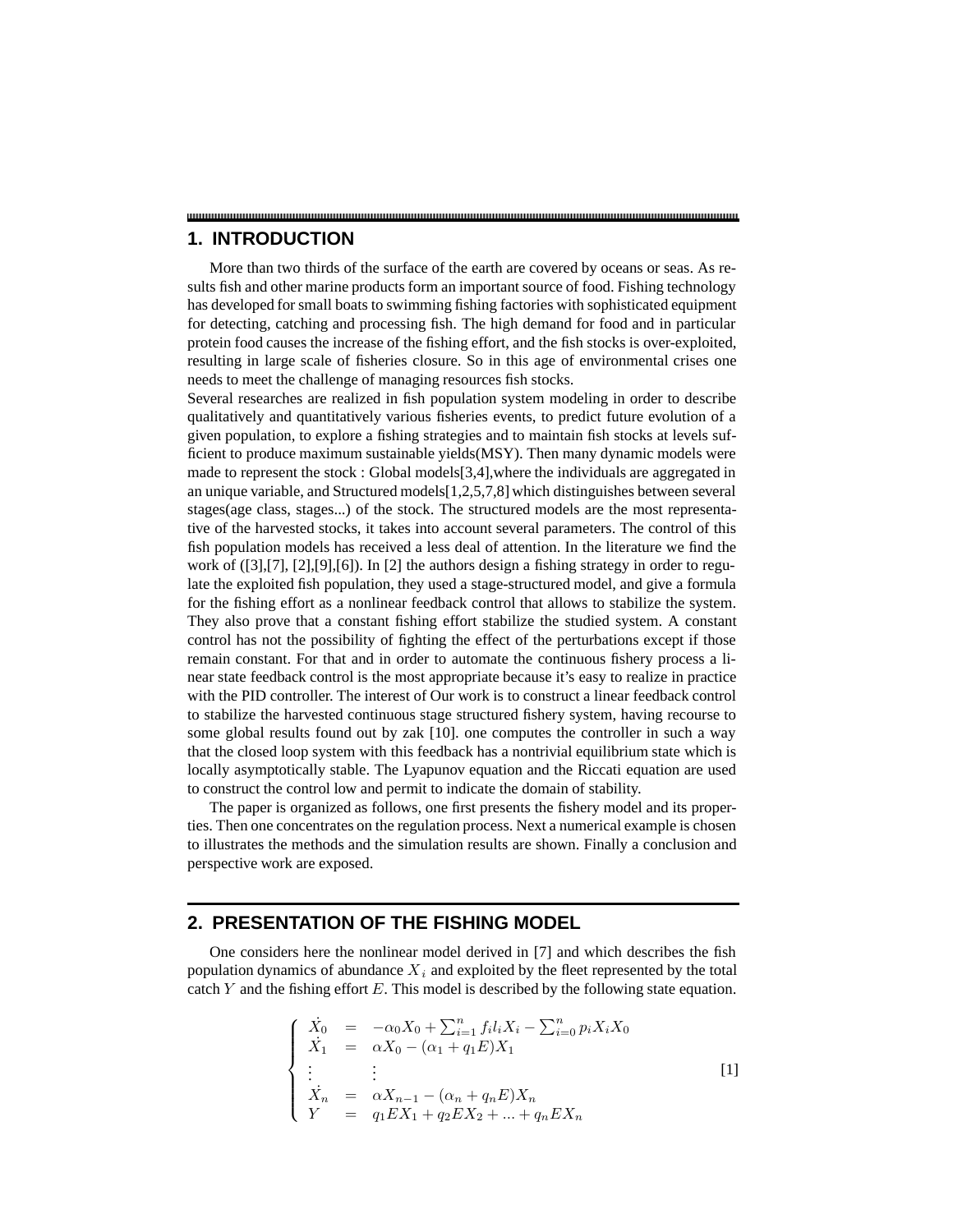where

 $p_0$  and  $p_i$  represent respectively, the juvenile competition parameter and predation of class i on class 0.

 $f_i$  and  $l_i$  are respectively the fecundity rate and reproduction efficiency of class i.  $M_i$  is the natural mortality class rate i, and  $q_i$  the relative catchability coefficient. the linear aging coefficient  $\alpha$  is supposed to be constant and defined as :  $\alpha_i = \alpha + M_i$ 

All the parameters of the model are positive. The recruitment from one class to another can be represented by a strictly positive coefficient of passage. The passage rate  $\alpha$  from the juvenile class to the adult stages is supposed to be constant with respect to time and stages. This means that the time of residence is equal to  $\frac{1}{\alpha}$ . The laying eggs is considered continuous with respect to time. The total number of eggs introduced in the juvenile stage is given by  $\sum_{i=1}^{i} f_i l_i X_i$ . The cannibalism term  $\sum_{i=1}^{i} p_i X_0 X_i$  is based on the Lotka-Volterra predating term between class i and class 0. The intra-stage competition for food and space is expressed as  $p_0 X_0^2$ . The mortality of each stage i is caused by the fishing and natural mortality which is supposed linear.

One supposes that the system (1) satisfies the following assumptions :

Assumption 2.1 (one non linearity at least must be considered)  $\sum_{i=0}^{n} p_i \neq 0$ 

Assumption 2.2 (the spawning coefficient must be big enough so as to avoid extinction)  $\sum_{i=1}^{n} f_i l_i \pi_i > \alpha_0$  where  $\pi_i = \frac{\alpha^i}{\prod_{j=1}^{i} (\alpha_j + q_j \bar{E})}$ and  $\overline{E}$  is a constant fishing effort.

Assumption 2.3(all age classes are subject to catch and the oldest one yields eggs) for all  $i = 1 \ldots n$   $q_i > 0$  and  $f_n l_n \neq 0$ 

Assumption 2.4 (each predator lays more eggs than it consumes)  $X_0^* < \mu = \min_{i=1...n} (\frac{f_i l_i}{p_i})$  for  $f_i l_i p_i \neq 0$ .

The system (1) has two equilibrium points : the first one is the origin  $X = 0$  which corresponds to an extinct population and is therefore not very interesting. the second one is the nontrivial equilibrium  $X^*$  defined as :

$$
X_0^* = \frac{\sum_{1}^{n} f_i l_i \pi_i - \alpha_0}{p_0 + \sum_{1}^{n} p_i \pi_i}
$$
  

$$
X_i^* = \pi_i X_0^*
$$

## **3. LINEAR STATE FEEDBACK CONTROL**

#### **3.1. State Transformation**

Using the change of coordinate  $x_i = X_i - X_i^*$  and  $u = E - \overline{E}$  The System (1) can be transformed into :

$$
\dot{x} = Ax + Bu + \xi(x, u) . \tag{2}
$$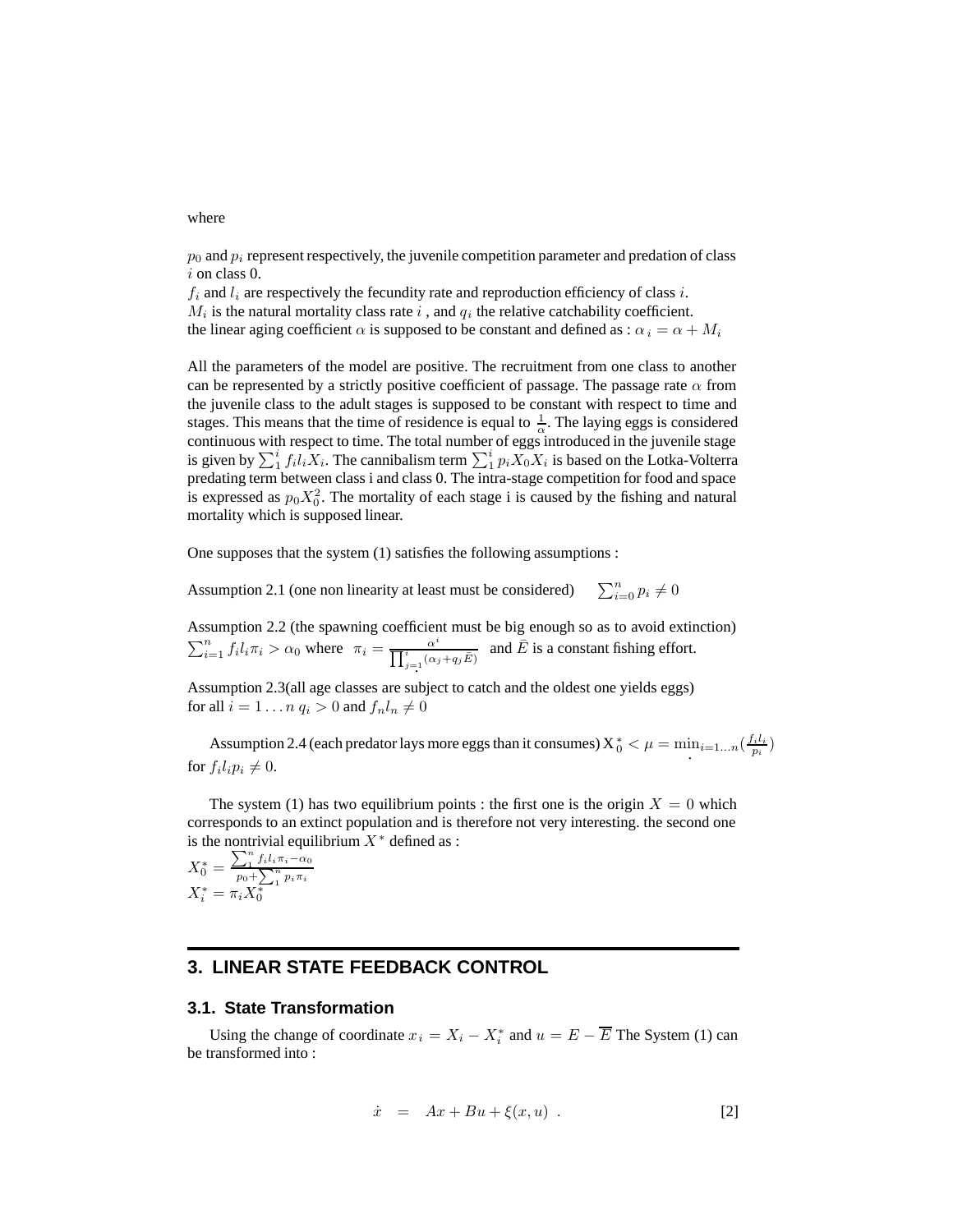where

$$
A = \begin{bmatrix} k_0 & k_1 & k_2 & \dots & k_n \\ \alpha & -(\alpha_1 + q_1 \overline{E}) & 0 & 0 & 0 \\ 0 & \alpha & -(\alpha_2 + q_2 \overline{E}) & 0 & 0 \\ \vdots & 0 & \ddots & \ddots & 0 \\ 0 & 0 & 0 & \alpha & -(\alpha_n + q_n \overline{E}) \end{bmatrix}
$$

$$
k_0 = -(\alpha_0 + 2p_0 X_0^* + \sum_{i=0}^n p_i X_i^*) \text{ and } k_i = l_i f_i - p_i X_0^*
$$

$$
B = \begin{bmatrix} 0 \\ -q_1 X_1^* \\ -q_2 X_2^* \\ -q_3 X_3^* \\ \vdots \\ -q_n X_n^* \end{bmatrix} \xi(x, u) = Cxu + g(x, u)
$$

$$
C = diag(0, -q_1, -q_2, \dots, -q_n)
$$
and  $g(x, u) = \begin{bmatrix} -\sum_{i=0}^n p_i x_0 x_i, & 0, & 0, & \dots, & 0 \end{bmatrix}'$ 

### **3.2. Stabilization Via Lyapunov Function**

Let  $M_n = -A$  and  $\Delta_n = \text{det} M_n$ , we can easily prove that all pricipal minors of  $M_n$ are strictly positive.

By developing according to the first line  $\Delta_n$  can written as ;  $\Delta_n = -\prod_{j=1}^n \alpha_j \Sigma_{i=0}^n k_i \pi_i$ Taking into account  $\sum_{i=1}^{n} k_i \pi_i = \alpha_0 - \sum_{i=1}^{n} f_i l_i \pi_i$  we get  $\Delta_n = -\prod_{j=1}^n \alpha_j (\alpha_0 - \sum_{i=1}^n f_i l_i \pi_i)$ The assumption 2.2 implies that  $\Delta_n > 0$ So the principal minors of  $M_n$  are expressed as :

$$
\Delta_q = -\prod_{j=1}^q \alpha_j \Sigma_{i=0}^q k_i \pi_i > 0 \text{ where } q \in [1, n]
$$

Then  $M_n$  is a M-matrix and all it's eigenvalues are with real part strictly positive. Consequently all eigenvalues of A with real part strictly negative Finally A is asymptotically stabe

Then the solution P of the lyapunov matrix equation  $A'P + PA = -2Q$  exists for a real symmetric positive definite Q.

#### **3.2.1. Proposition**

For any constant positive  $\gamma$  the system (2) controlled by the following controller  $u = -\gamma B' P x$  is asymptotically stable in the Domain D defined as : D={x  $\in R^{n+1}/R$  $||x|| \leq \frac{\lambda_{min}(Q) + \gamma \lambda_{min}(PBB'P)}{||P||(\gamma||PB'\| ||q|| + ||p||)}\}.$ 

Proof

Assume we applied a stabilizing feedback  $u = -\gamma B'Px$  to the system (2): Let  $V$  the following candidate lyapunov function :

$$
V(x) = x^{\top} P x \tag{3}
$$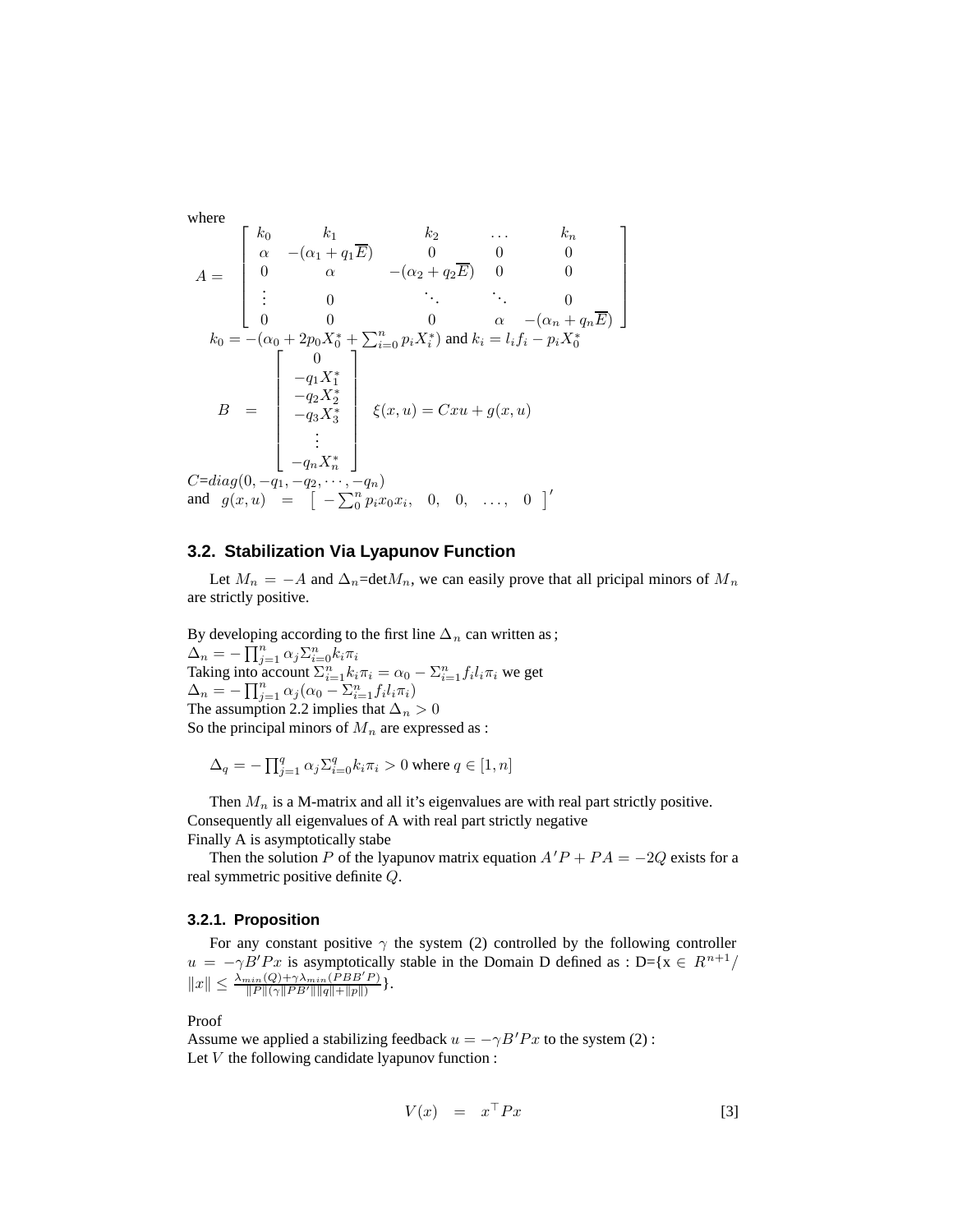the time derivative of (3)is :

$$
\frac{dV(x)}{dt} = x'(A'P + PA)x + 2x'PBu + 2x'P\xi(x) \n= -2x'Qx - 2\gamma x'PBB'Px + 2x'P\xi(x)
$$
\n[4]

 $\frac{dV(x)}{dt} \le -2(\lambda_{min}(Q) + \gamma \lambda_{min}(PBB'P)) ||x||^2 + 2||x||||P||||\xi(x)||$ Let  $q = (0, q_1, q_3, \dots, q_n)$  and  $p = (p_0, p_1, p_2, \dots, p_n) (||C|| = ||q||)$ Taking into account

$$
\|\xi(x)\| \le (\gamma \|P B' \| \|q\| + \|p\|) \|x\|^2 \tag{5}
$$

It follows  $\frac{dV(x)}{dt} \le -2(\lambda_{min}(Q) + \gamma \lambda_{min}(PBB'P) - ||P|| ||x||(\gamma ||PB'\| ||q|| + ||p||))||x||^2$ Finally  $\dot{V} \le 0$  if  $||x|| \le \frac{\lambda_{min}(Q) + \gamma \lambda_{min}(PBB'P)}{||P||(\gamma||PB'||||q||+||p||)}$  $||P||(\gamma||PB'|| ||q|| + ||p||)$ 

### **3.3. Stabilization Via Riccati Equation**

Let  $P_1$  the solution of the the Riccati equation  $A'P_1 + P_1A - P_1BR^{-1}B'P_1 + Q_1 = 0$  where  $Q_1$  is a real symetric positive definite matrix. R is a positive scalair. Assume now that the controller  $u = -\gamma B' P_1 x$  where  $\gamma = R^{-1}$  sabilize the system (2):

### **3.3.1. Proposition**

For any constant positive  $\gamma$  the system (2) controlled by the following controller  $u = -\gamma B' P_1 x$  is asymptotically stable in the Domain  $D_1$  defined as :  $D_1 = \{x \in$  $R^{n+1}/\|x\| \leq \frac{\lambda_{min}(Q_1) + \gamma \lambda_{min}(P_1BB'P_1)}{2\|P_1\|(\gamma \|P_1B'\| \|q\| + \|p\|)}\}$ 

Proof

Let  $V_1$  the following candidate lyapunov function :

$$
V_1(x) = x^\top P_1 x \tag{6}
$$

the time derivative of (6)is :

$$
\frac{dV_1(x)}{dt} = x'(A'P_1 + P_1A)x + 2x'P_1Bu + 2x'P_1\xi(x)
$$
\n
$$
= x'(A'P_1 + P_1A)x - 2\gamma x'P_1BB'P_1x + 2x'P_1\xi(x)
$$
\n
$$
= x'(A'P_1 + P_1A - \gamma P_1BB'P_1)x - \gamma x'P_1BB'P_1x + 2x'P_1\xi(x)
$$
\n
$$
= -x'Q_1x - \gamma x'P_1BB'P_1x + 2x'P_1\xi(x)
$$
\n(7)

Then

 $\frac{dV_1(x)}{dt} \leq -(\lambda_{min}(Q_1) + \gamma \lambda_{min}(P_1 BB' P_1)) ||x||^2 + 2||x||||P_1||||\xi(x)||$ Taking into account (5) it follows  $\frac{dV_1(x)}{dt} \leq -(\lambda_{min}(Q_1) + \gamma \lambda_{min}(P_1 BB' P_1) - 2||P_1||||x||(\gamma ||P_1B'||||q|| + ||p||))||x||^2$ Finally  $\dot{V}_1 \leq 0$  if  $||x|| \leq \frac{\lambda_{min}(Q_1) + \gamma \lambda_{min}(P_1BB'P_1)}{2||P_1||(\gamma||P_1B'||||q||+||p||)}$  $2||P_1||(\gamma||P_1B'\|\|q\|+\|p\|)$ 

## **4. SIMULATION RESULTS AND DISCUSSION**

One considers here a population with five stages age  $(n=4)$ :

Stage 0 represents the abundance of juvenile ; stage 1 represents the young adults abundances without reproduction and cannibalism ; the stages 2,3 and 4 are adults abundances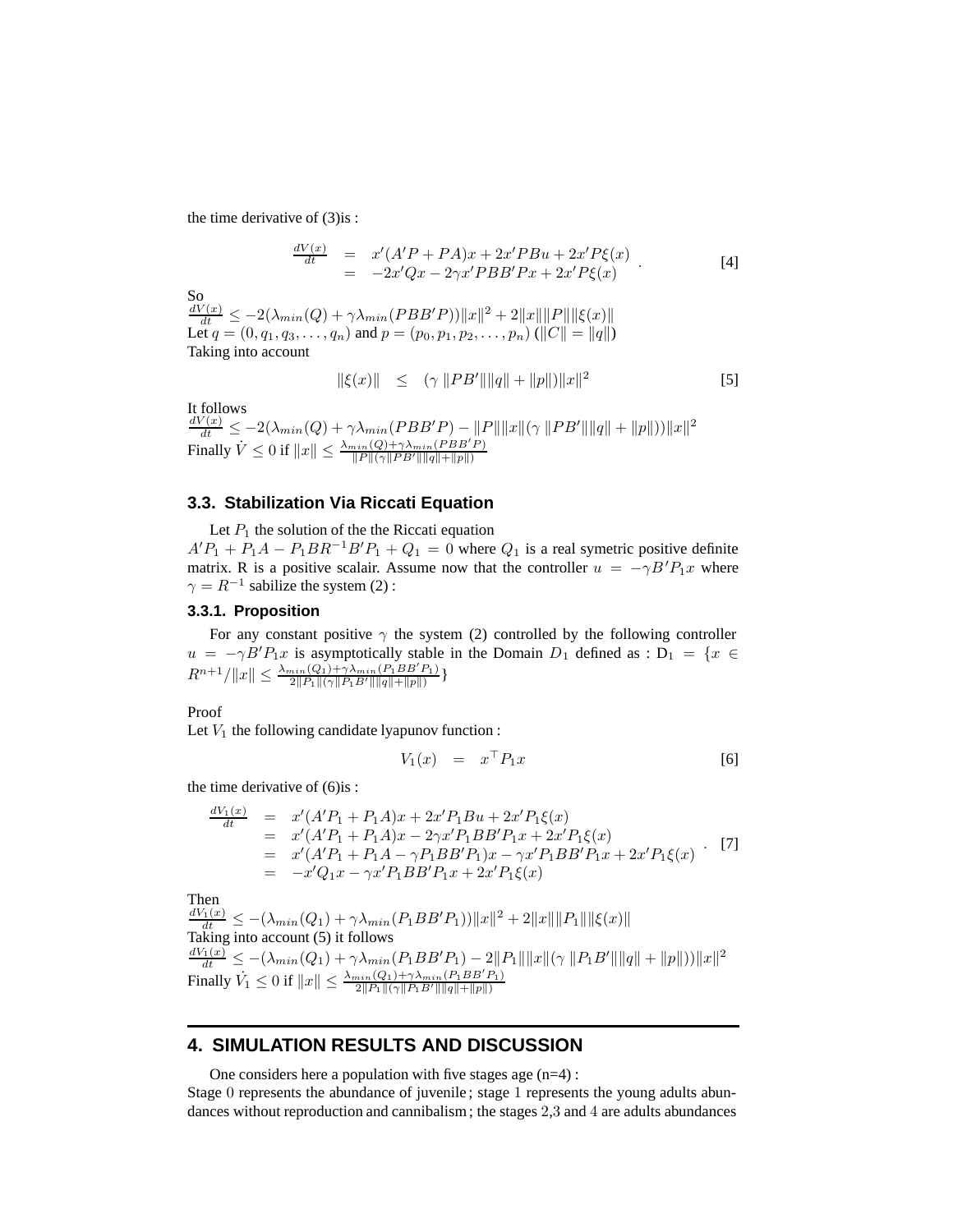with the same term of predation and the same proportion on the female mature but have different reproduction rate ( $l_2 \leq l_3 \leq l_4$ ).

The table1 presents the parameter values of the studied system, these parameters are inspired from literature data [7].

| stage i   | 0   |     | 2   | ⌒         | 4    | stage i    |      |      |      |      |      |
|-----------|-----|-----|-----|-----------|------|------------|------|------|------|------|------|
| $p_i$     | 0.2 | 0   | 0.1 | $\rm 0.1$ | 0.1  | $M_i$      | 0.5  | 0.2  | 0.2  | 0.1  | 0.05 |
| $J\,i$    |     |     | 0.5 | 0.5       | 0.5  | $\alpha$   |      |      | 0.8  |      |      |
| $\iota_i$ |     | 0   | 10  | 20        | 15   | $\alpha_i$ | 1.3  |      |      | 0.9  | 0.85 |
| $m_i$     | 0.5 | 0.2 | 0.2 | 0.2       | 0.2  | Е          |      |      | 10   |      |      |
| $q_i$     | 0   | 0   |     | $0.1\,$   | 0.15 | $x_{ini}$  |      | 0.5  | - 1  |      | $-2$ |
|           |     |     |     |           |      | $X^*$      | 5.71 | 4.57 | 3.66 | 1.54 | 0.52 |

#### **Tableau 1.** table1

The parameters of the controller are selected as :

|       | 10.7888 | 6.3311 | 4.3539 2.9791 1.5735                   |                                              |                                       | $\overline{0}$ | $\theta$                    | $\overline{0}$ | $\overline{0}$   |  |
|-------|---------|--------|----------------------------------------|----------------------------------------------|---------------------------------------|----------------|-----------------------------|----------------|------------------|--|
|       | 6.3311  |        | 6.0649 4.1675 1.9715 0.8466            |                                              | $0\quad1$                             |                | $\overline{0}$              | $\overline{0}$ |                  |  |
| $P =$ |         |        |                                        | 4.3539 4.1675 4.3340 1.7395 0.6176           |                                       |                | $0 \t 0 \t 1 \t 0$          |                | $\overline{0}$   |  |
|       |         |        |                                        | 2.9791 1.9715 1.7395 1.2587 0.3532           | $0 \quad 0 \quad 0 \quad 1$           |                |                             |                |                  |  |
|       |         |        | 1.5735  0.8466  0.6176  0.3532  0.5458 |                                              | $\begin{bmatrix} 0 \end{bmatrix}$     | $\overline{0}$ | $\overline{0}$              | - 0            |                  |  |
|       | 0.4476  |        |                                        | $0.4019$ $0.2309$ $1.2472$ $0.7016$          | $\begin{pmatrix} 2 & 0 \end{pmatrix}$ |                | $\theta$                    | $\overline{0}$ | $\left( \right)$ |  |
|       |         |        |                                        | $0.4019$ $1.8360$ $1.1324$ $1.9415$ $0.9514$ |                                       |                | $0\quad 2\quad 0$           | $\overline{0}$ |                  |  |
| $P_1$ |         |        |                                        | $0.2309$ $1.1324$ $2.0924$ $2.0454$ $0.8626$ |                                       |                | $0 \quad 0 \quad 2$         | $\overline{0}$ | $\overline{0}$   |  |
|       |         |        | 1.2472 1.9415 2.0454 7.7197 3.7671     |                                              |                                       |                | $0 \quad 0 \quad 0 \quad 2$ |                | $\overline{0}$   |  |
|       |         |        | 0.7016  0.9514  0.8626  3.7671  2.3687 |                                              |                                       |                |                             |                | $\overline{2}$   |  |
|       |         |        |                                        |                                              |                                       |                |                             |                |                  |  |

| $\sim$ | Ω,<br>W.<br>$\gamma_{min}$ | $\mathcal{Q}_1$<br>$\gamma_{min}$ | D<br>R'<br>D<br>$\gamma_{min}$<br>-<br>- | $\mathbf{D}$<br>$\mathbf$<br>. .<br>◡<br>$\gamma_{min}$<br><u>. на стр</u><br>-<br><b>I</b><br><b>.</b> | ,<br>. .<br>- | $\overline{\phantom{0}}$<br>$\mathbf{D}$<br>↩<br>11 L<br>∸<br><b>I</b> | $\parallel$ $l$<br>D     | ⊪<br><b>.</b> |
|--------|----------------------------|-----------------------------------|------------------------------------------|---------------------------------------------------------------------------------------------------------|---------------|------------------------------------------------------------------------|--------------------------|---------------|
|        |                            | -                                 | $\overline{\phantom{a}}$<br>0.63         | 3.145                                                                                                   | 70<br>∪.≀ ∠   | $\overline{\phantom{m}}$<br>$\cdots$                                   | $\Omega$<br>I O<br>10.74 | - 4<br>.      |

#### **Tableau 2.** table2

It is clear that the parameters satisfy assumptions (2.1), (2.2)and (2.3).

The obtained results are shown in figures (1) and (2) ; the first one presents the states time evolution with the lyapunov equation and the second one shows the states compentes convergence with ricccati equation.

The origin is locally stable by the too low controllers  $u = -\gamma B' P x$  and  $u_1 = -\gamma B' P_1 x$ and the second one permets to widen the domain of stability. These domains are respectivelly determined as :

D={ $x \in R^5 / ||x|| \le 0.152$ } and  $D_1 = \{x \in R^5 / ||x|| \le 0.31\}$ 

Figure1(d) and Figure2(d) gives the asymptotic convergence of  $u$  and  $u_1$  to zero what does mean that the fishing effort E converge to constant fishing effort  $\overline{E}$ . Results in figure1(a,b,c)and figure2(a,b,c)shows the asymptotic convergence of the states to zero. This results means that X converge asymptotically to  $X^* = (5.71, 4.57, 3.66, 1.54, 0.52)$ .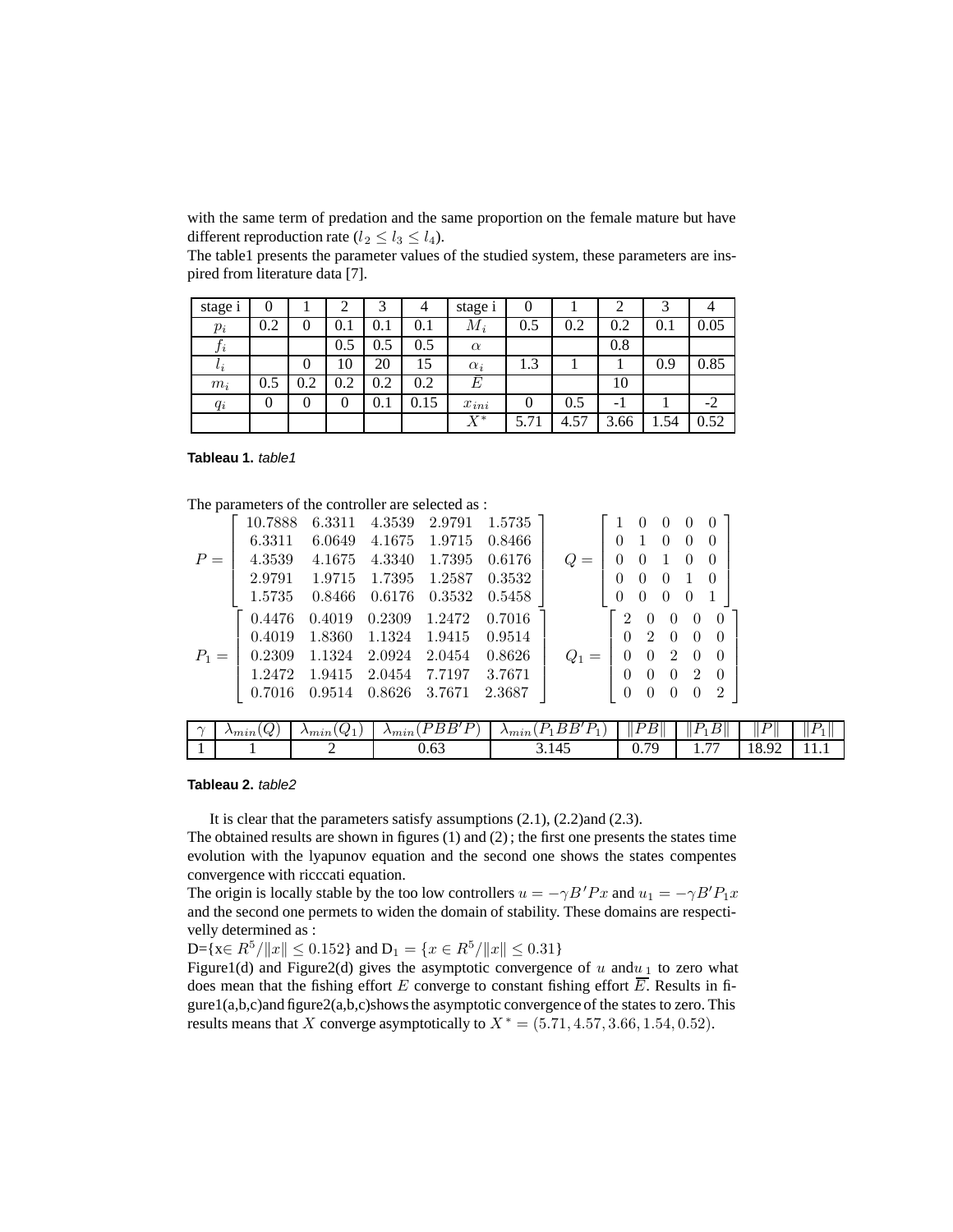

**Figure 1.** The time evolution of the states x and the control low u construct by lyapunov equation (a),(b)and(c) represent respectivelly the states  $x_0,x_1$  and  $x_2$ ; (d)represents the control.



**Figure 2.** The time evolution of the states  $x$  and the control low  $u$  construct by Riccati equation (a),(b)and(c) represent respectivelly the states  $x_0,x_1$  and  $x_2$ ; (d)represents the control.

## **5. CONCLUSION**

It is shown that one can regulates the fish stock in order to ensure the continuity of the population. A linear feedback control is designed to stabilize the harvested fish population system. One proves that the nontrivial equilibrium state is asymptotically stable. The lyapunov equation and the riccati equation are used to construct the control low and permit to indicate a domain of stability. one considers as example a simple case, but this regulator can be used with all species if the data are available. This work doesn't claim to solve the problem of fish stock stability but it is a first step towards the determination of a complete solution. The ongoing research work focuses on the stability and the estimation of the states when stock is subjected to environmental fluctuations and disturbances.

# **6. Bibliographie**

[1] A. OUAHBI« Observation et controle de modèles non linéaires de populations marines Exploitées. », *Thése, Université Cadi Ayyad Faculté Des Sciences Semlalia Marrakech*, 2002.